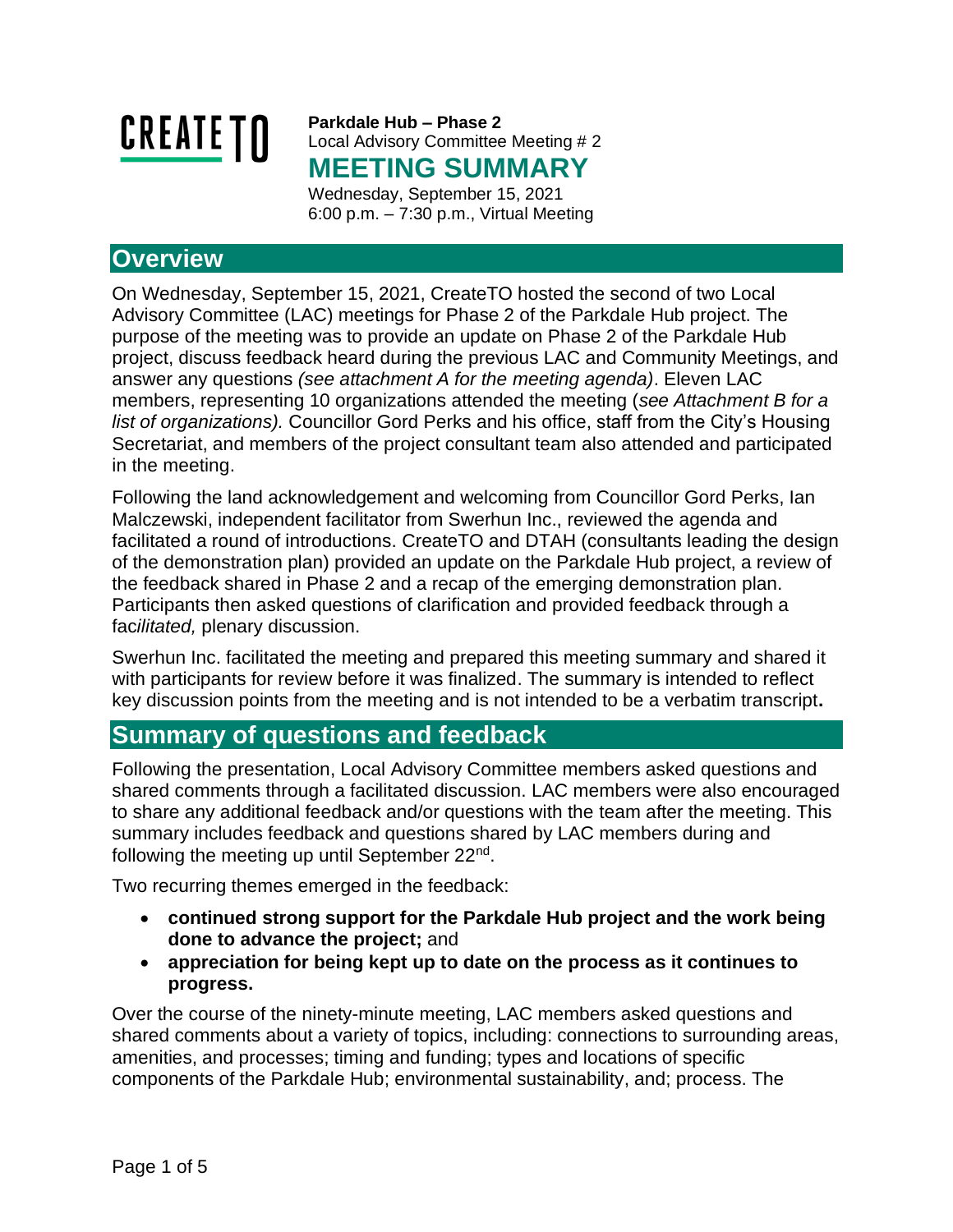questions asked are organized under these categories below in **bold text**, followed by responses and comments from the project team in *italics.*

### **Questions and comments about connections to surrounding areas, amenities, and processes**

**207 Cowan Avenue was for sale. Had it been purchased and incorporated into the hub it could have served as additional space; potentially temporary artist studios or gallery space for Gallery 1313. Why was this property not incorporated?**  *CreateTO: We did look at this opportunity, but the property is home to existing residential tenants and we did not want to displace tenants as part of this process. Costs were also a key consideration, including costs to acquire the property and costs associated with heritage preservation of the property. Councillor Perks: We did quite a bit of work to get Council to consider acquiring a different piece of privately-owned land, and convincing Council to use public money to buy land for community use can be quite difficult.*

**A representative from the Church of the Epiphany & St. Mark explained that they are in the very early stages of a redevelopment plan. They explained that, while it is a smaller-scale project, they have similar goals (including, creating/providing affordable space for community organizations) and would like to stay connected with the project team to coordinate efforts and avoid mis-steps.** *The project team said this is exciting to hear and that they are also keen to keep the lines of communication to open. They encouraged representatives of the church to stay in touch through the LAC and/or reach out to CreateTO directly as their process progresses.*

**Another community recreation centre is being built at Sorauren Park, close to Parkdale. Is there dialogue at the City and CreateTO about what is happening with that process and the Parkdale Hub project?** *CreateTO: Yes, a number of the same people from Parks, Forestry & Recreation working on the Parkdale Hub project are also working on the future Wabash Community Recreation Centre in Sorauren Park. Councillor Perks: I am also keenly aware of and actively involved with the process for the Wabash Community Recreation Centre.*

**It would be great to have more community garden spaces to reduce the long waiting lists in Parkdale.**

**Local communities have been waiting for more affordable housing options and want it included as part of this development.** 

**A concern was raised about the sidewalk on Queen Street West being too narrow.**

### **Questions about timing and funding**

**Will the Hub be finished or built by 2029, and is there sufficient funding to support the entire project?** *CreateTO: In terms of timing, the goal is to be done by 2029. That said, the current timeline is an estimate of how long design and construction will take. We are currently working on the phasing strategy, which will give us a better sense of specific timing. The timeline may extend beyond 2029 to ensure we are meeting the requirements of all key stakeholders involved, including minimizing*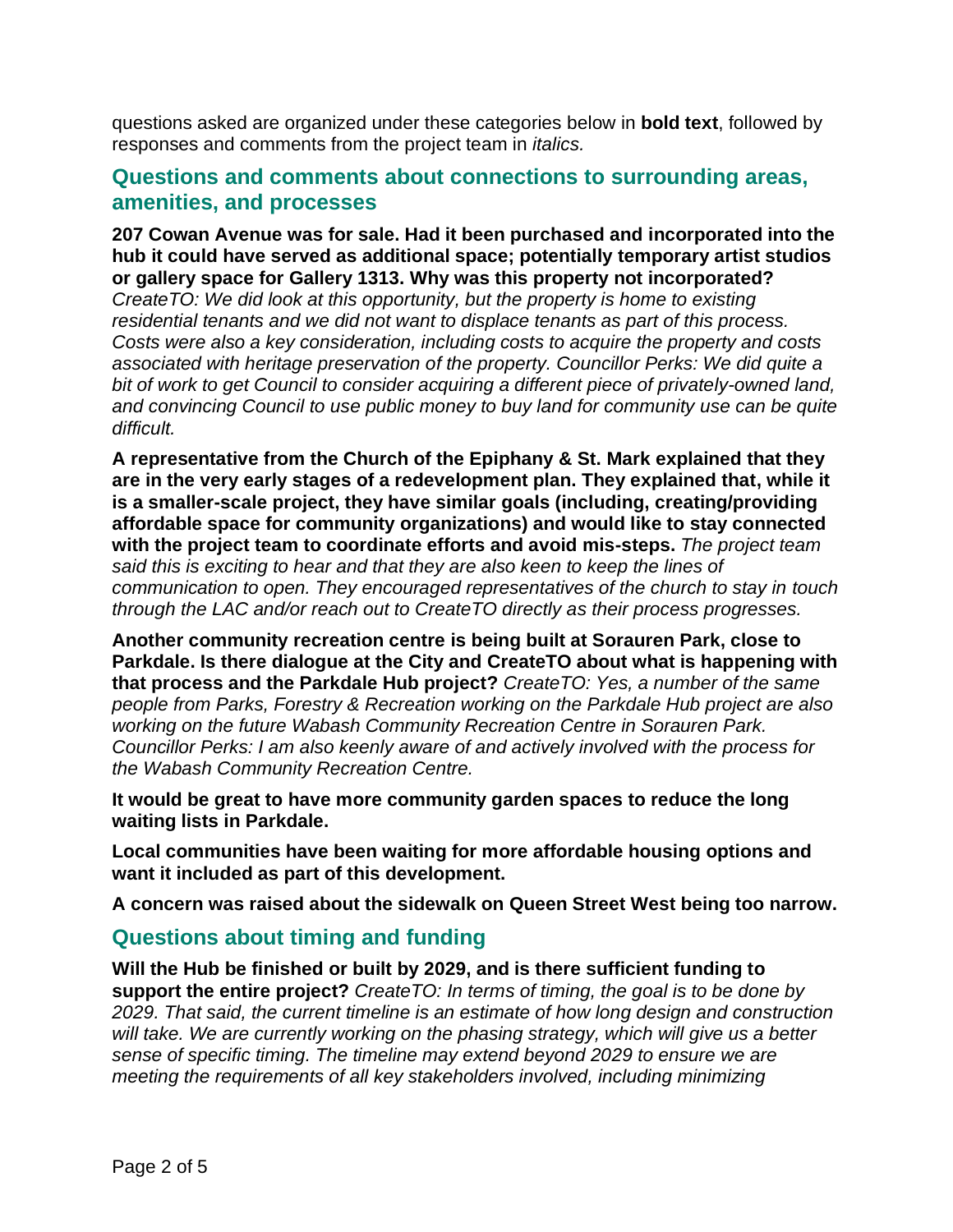*disruption to ongoing programs. Since this project will be part of the City's Housing Now Initiative, it will follow an expedited rezoning process.*

*In terms of funding, both the Toronto Public Library and Parks Forestry & Recreation have approved budgets for their components of the project. The remaining funding will come from the City through ongoing discussions with Council as the process moves forward. The preliminary costing analysis, currently underway, will inform these discussions.* 

*Councillor Perks added that, since funding for the library, community centre, and Housing Now is approved, there is a lot of momentum for this project, saying he is very optimistic that the remaining required funds will come.* 

**Will basic furnishings be included in the budget, or is this something tenants will be required to provide? The Bathurst-Finch Hub included basic furnishings (chairs, tables, etc.) that could be shared by tenants.** *CreateTO: Typically, when leasing community space, the City is responsible for the larger capital costs and tenants are responsible for furnishings Note added after the meeting: .* The Bathurst-Finch Hub was developed under a different framework and funding structure than the Parkdale Hub project (ie. it was not a City of Toronto-led project). As the program model for the new community space at the Parkdale Hub is developed in future project phases, there will be opportunities for further discussion with the community about furnishings in tenanted areas.

**Where is the money coming from for Gallery 1313? Is Artscape responsible for raising capital funding?** *CreateTO: Typically, we would ask Artscape, as a tenant, to fund ongoing operating and maintenance costs, with the City primarily funding upfront capital costs. The specifics of who-funds-what in this project will be determined through ongoing conversations with City Council.*

### **Questions and comments about the types and locations of specific components of the Parkdale Hub**

**What is the vision for the new community space? How will the spaces be organized to make it accessible to different organizations that have different needs and funding sources?** *CreateTO: Right now, at the demonstration plan phase, we are working to keep the vision for community space as open as possible to allow it to evolve to best meet the needs of future tenants and organizations. There will be space specifically set aside for Artscape, and we will work with the City's Social Development, Finance & Administration (SDFA) Division to allocate remaining space. SDFA also has programs that can help offer affordable tenancies to different organizations. Tenancies will be determined later (closer to construction / occupancy dates), but we are keeping track of interest from different organizations.*

**Has a specific floor or location been set aside for Artscape live-work tenants?**  *CreateTO: No, we have not committed to specific floor at this time. DTAH: There is enough room and several locations where Artscape live-work tenants could be accommodated in a diversity of unit sizes. As the process moves into detailed design, CreateTO will continue engaging Artscape and its tenants to clearly understand their priorities and objectives.*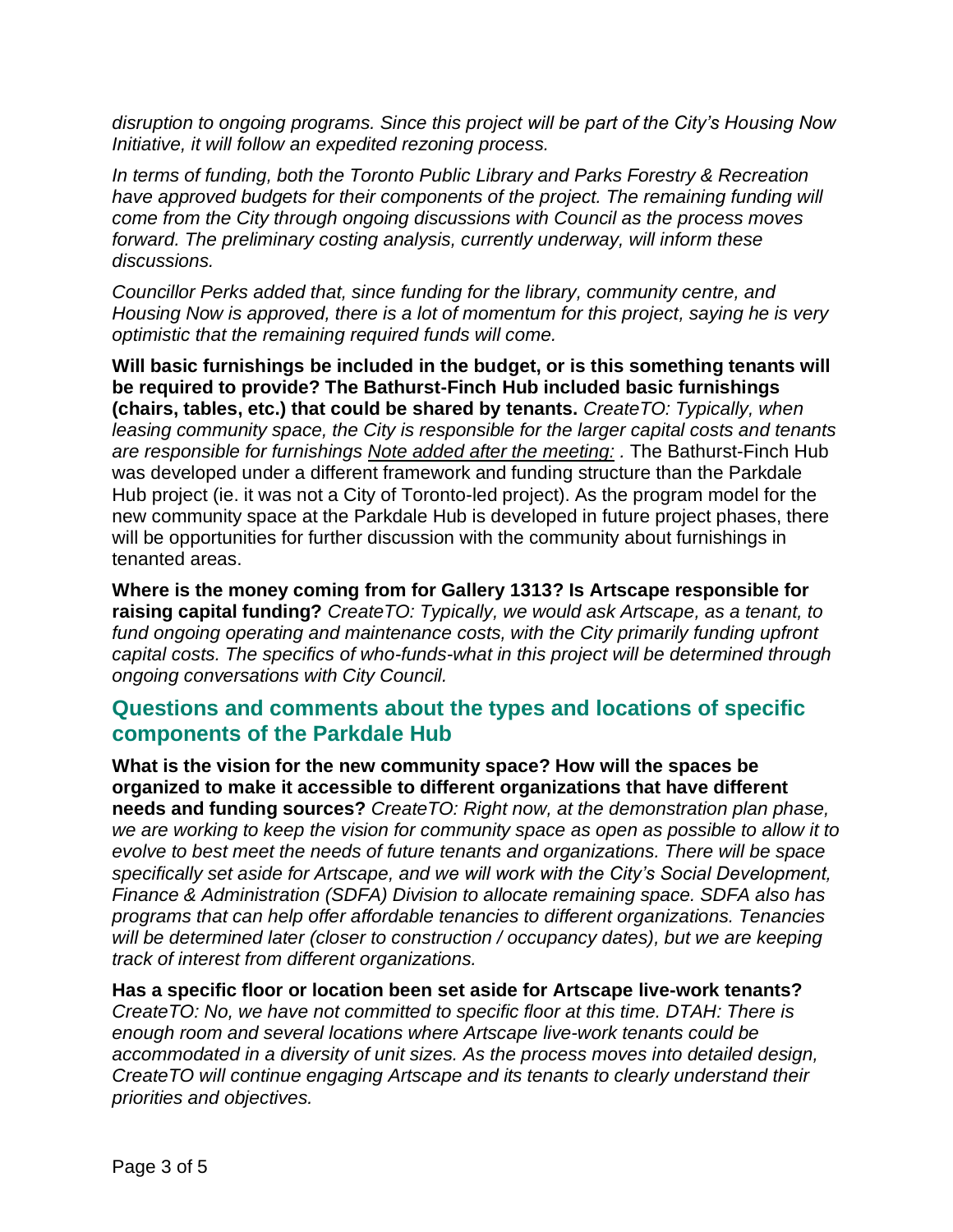**Continued support for and interest in providing space for Gallery 1313.** Following the meeting, representatives of Gallery 1313 shared feedback about potential locations for Gallery 1313 within the Hub and elements they would like to see considered for the preferred location of the gallery. Suggested locations included: the corner of Milky Way Lane and Cowan Ave and the site on the West side of Cowan Ave., where it is currently located. Considerations included: ensuring the space is focused on community, culture, and inclusivity; maintaining the Gallery's ceremonial entrance; and, ensuring visibility to the community.

### **Questions and comments about environmental sustainability**

**Could district and/or geothermal energy be part of the design of the Hub (either now or in the future)? If so, in what stage would this be considered?** *DTAH:* 

*District and geothermal energy are not currently mandated under the Toronto Green Standard, however, as the approach to meeting the performance standards evolves, the design team could consider options for incorporating geothermal energy. District energy is less likely at the Parkdale Hub in the foreseeable future, given the relatively small size of the site, but there are other ways to achieve similar outcomes related to carbon and energy reduction. The project team will keep up to date on how district and/or geothermal energy could be supported in the future.*

**Will these buildings be energy efficient and, if so, how?** *Note added after the meeting: The development partner for the Housing Now site will be required to meet Tier 2 of Version 4 of the Toronto Green Standard. The Community Recreation Centre and Library site will be required to meet Tier 3 of Version 4 of the Toronto Green Standard. Both Tiers mandate a high level of energy efficiency (net-zero greenhouse gas emissions) and have a focus on embodied carbon in building materials. The specific approaches to meeting these targets (including potential on-site energy generation) will be determined at a later stage in the project.* 

**Apply the same version and tier of the Toronto Green Standard (TGS) to all buildings in the Parkdale Hub.** Applying different versions of the TGS to different buildings in the Hub makes comparison difficult. The same high-performance standard (TGS v4 Tier 3) should be applied to all buildings, including the residential development, since this will be mandatory by 2030.

**Conduct a feasibility study for building a zero-carbon district energy station for the Parkdale Hub and surrounding area.** This could include geothermal or other renewable / more sustainable sources of energy.

**Include space for local environmental groups in the Parkdale Hub.** The Parkdale-High Park community is very environmentally conscious and is home to several local environmental groups. This should be reflected in the Parkdale Hub by including and increasing space for environmental groups as well as artists, youth, and non-profit organizations.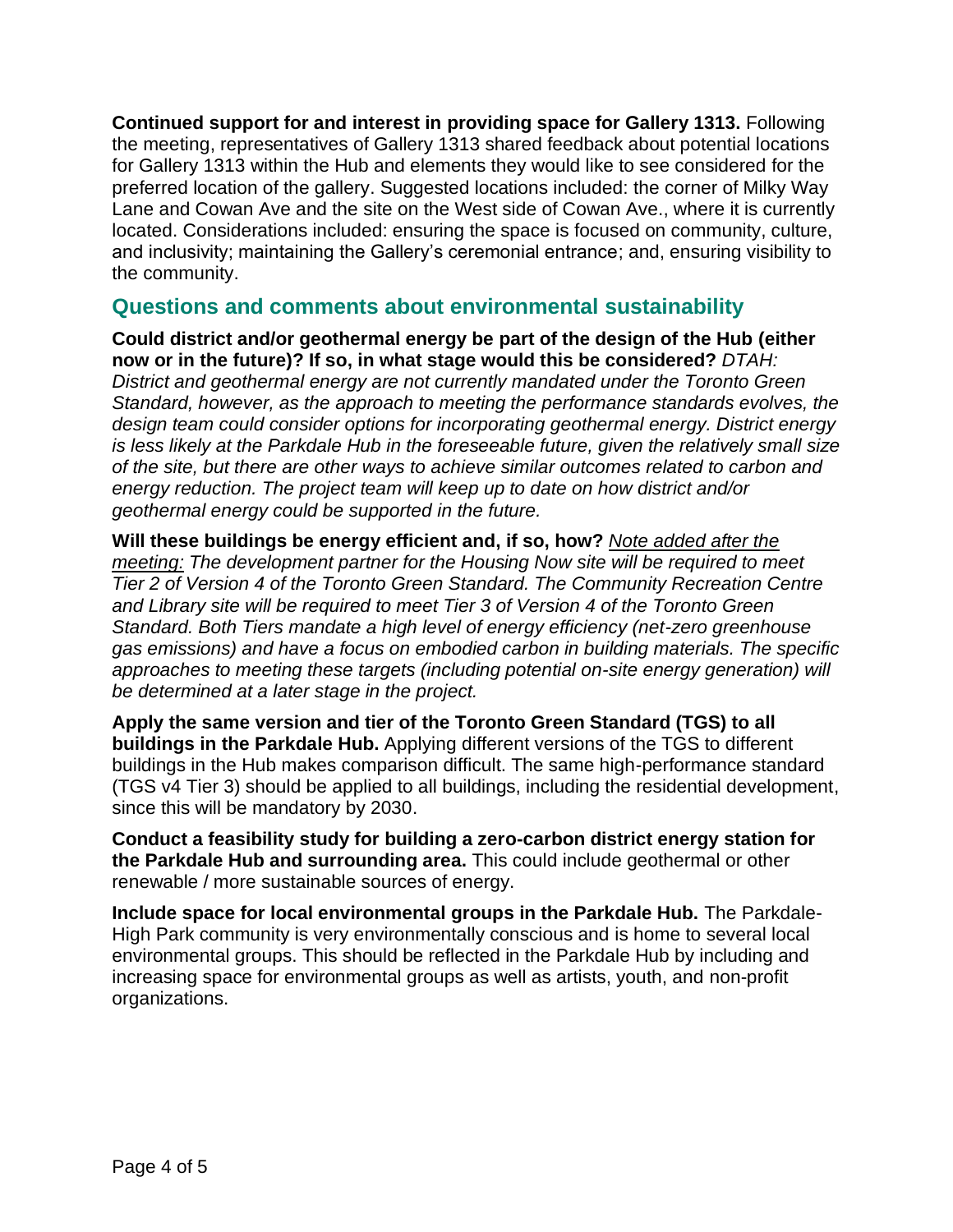### **Questions about process**

**How long will the Local Advisory Committee process last? Will we be able to have conversations with the non-profit development partner selected?** *CreateTO: We envision the LAC process continuing in future phases of the project. We would like to keep the structure of the LAC flexible so that it can evolve if/as needed (for example, we may want to form specific topic groups to have focused conversations).*

## **Next steps**

The project team and Councillor Perks thanked members of the LAC for their ongoing participation in the process, noting that this project has and will continue to work because of community involvement and leadership. The facilitation team reminded LAC members to share any additional feedback by September 22<sup>nd</sup> and committed to sharing a draft meeting summary following this date. CreateTO explained that this will be final LAC meeting for Phase 2 of the project and that they will be in touch again during Phase 3.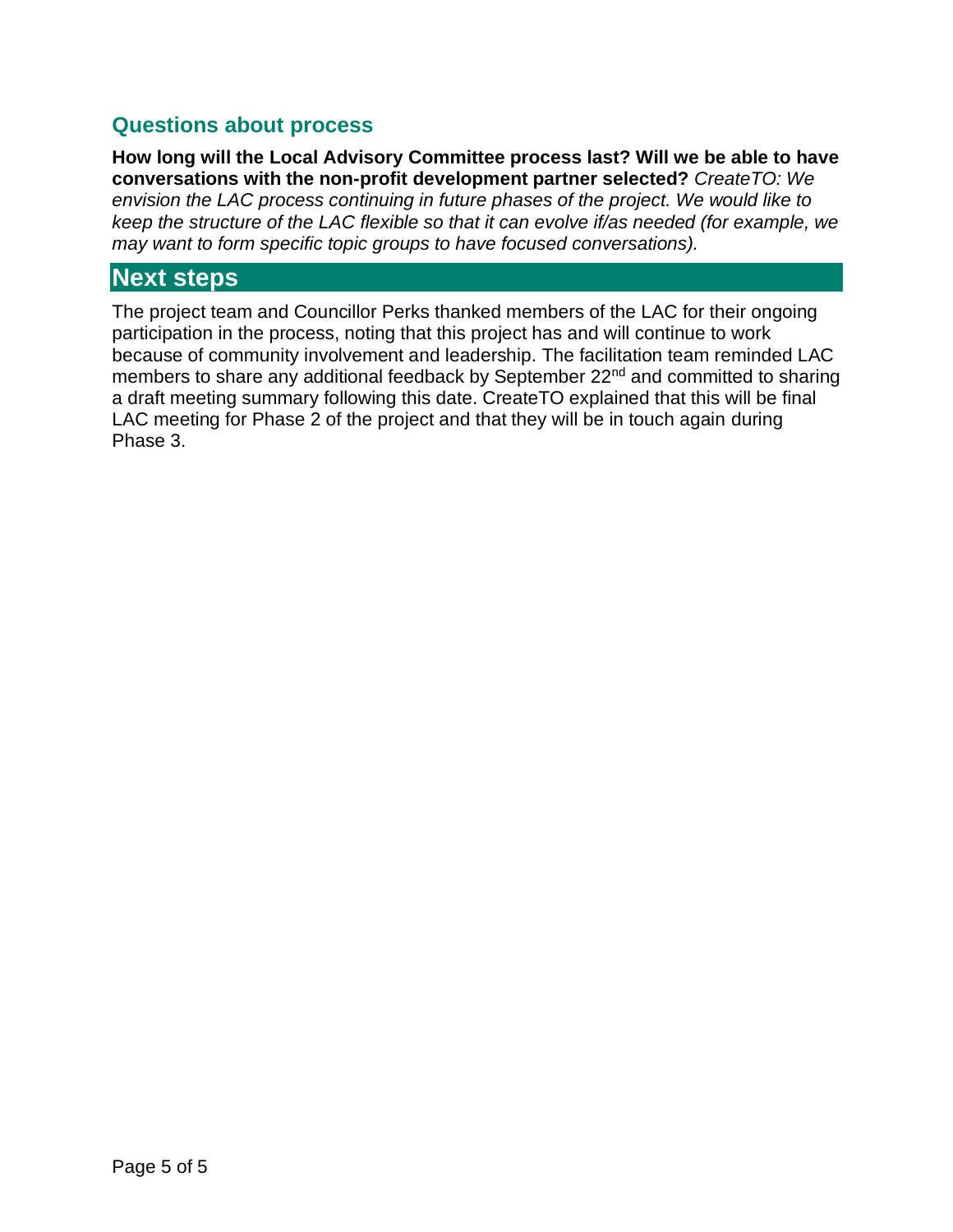# **Attachment A. LAC invitees and members**

The following organizations were invited to apply for LAC membership. The organizations that applied and are members of the LAC are in **bold** text. Organizations that attended the LAC meeting are **highlighted.**

#### • **1313 Tenants Association**

- Black Artists' Network in Dialogue
- C.O.T.A. Social Group program
- **Church of the Epiphany & St Mark**
- **Culturelink Settlement and Community Services**
- Flick the Switch
- **Gallery 1313**
- **Green 13**
- **Greenest City**
- **Holy Family Catholic School Parent Council**
- **Kababayan Multicultural Centre**
- **Mentoring Juniors Kids Organization**
- **More than Child's Play (MTCP)**
- **Parkdale Activity-Recreation Centre (PARC)**
- Parkdale Breakfast Inc
- Parkdale CI School Advisory Council
- **Parkdale Community Economic Development Project/People's Economy**
- **Parkdale Golden Age Foundation**
- Parkdale Intercultural Association
- Parkdale Neighbourhood Land Trust
- **Parkdale Project Read**
- Parkdale PS School Parent Council
- Parkdale Queen West Community Health Centre
- **Parkdale Residents' Association**
- **Parkdale Tenant's Association**
- **Parkdale Village BIA**
- **Queen Victoria Public School Parent Council**
- Roncesvalles-Macdonell Residents Association
- Sistering Drop-in and Outreach Program
- **The Neighbourhood Land Trust**
- TCHC residents 245 Dunn Avenue
- TCHC residents West Lodge